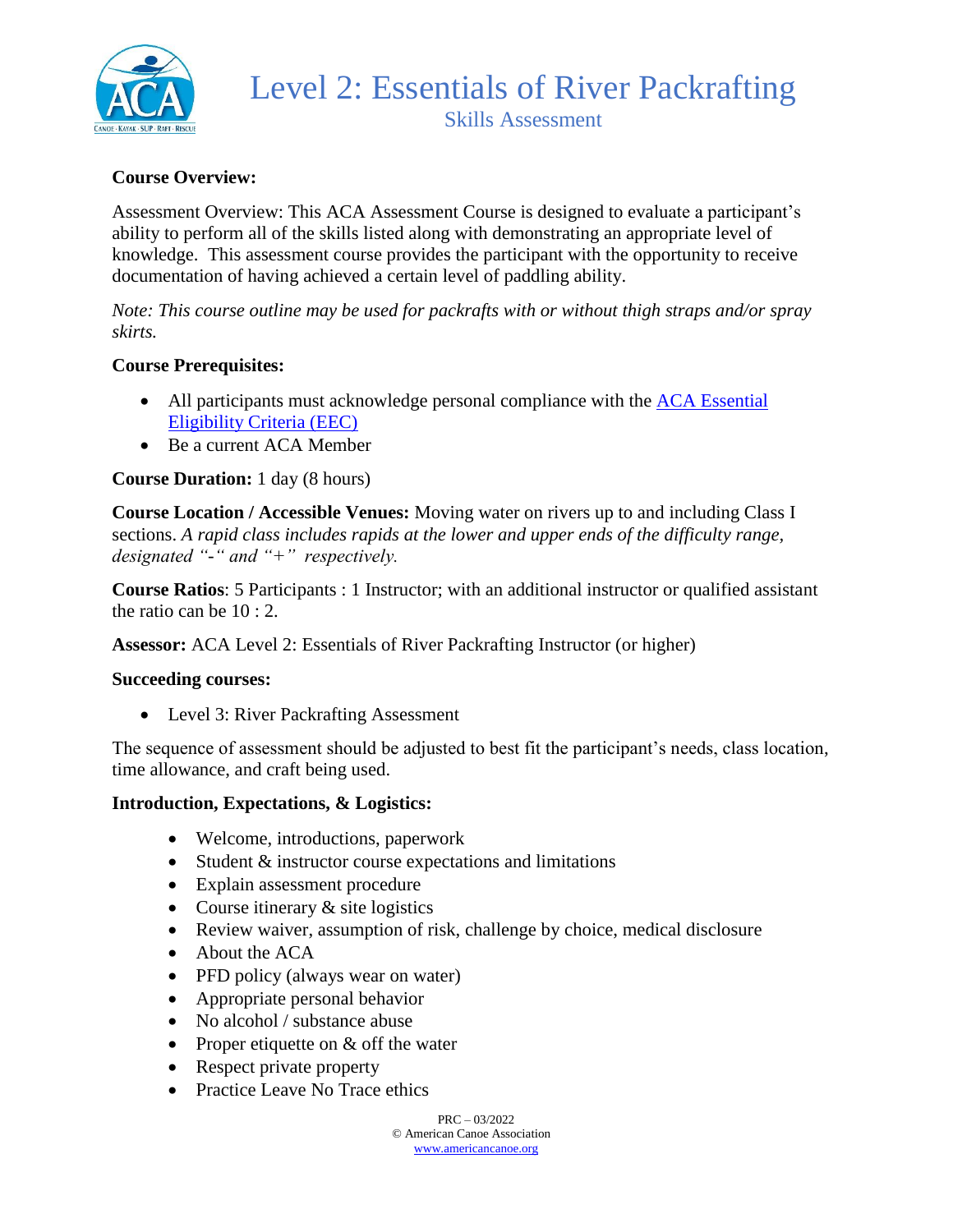

## **Conclusion & Wrap Up**

- Group debrief / Individual feedback
- Course limitations
- Importance of First Aid & CPR
- Importance of additional instruction, practice, experience
- Importance of appropriate level of safety  $\&$  rescue training
- Life sport / Paddling options
- Local paddling groups / Clubs
- Handouts / Reference materials
- ACA Membership forms
- Course evaluation

| Participant:        | ACA# | <b>Date:</b> |
|---------------------|------|--------------|
| Location and venue: |      |              |

## *Rating:* ✓*- Passing N - Needs more practice.*

Participant must be able to perform all strokes, maneuvers, rescues, and skills in the appropriate venue. In addition, the participant must demonstrate the appropriate level of knowledge for this skill assessment level.

| <b>EQUIPMENT</b>                                                                                                         | P/N | <b>COMMENTS</b> |
|--------------------------------------------------------------------------------------------------------------------------|-----|-----------------|
| Demonstrate knowledge of packraft designs,<br>configurations, features, accessories                                      |     |                 |
| Demonstrate knowledge of proper rigging and<br>outfitting, and awareness of potential<br>entrapment/entanglement hazards |     |                 |
| Demonstrate proper rigging, fit and release of<br>thigh straps <sup>1</sup>                                              |     |                 |
| Best practices for storing, packing, inflating,<br>tempering, deflating and transporting a<br>packraft                   |     |                 |
| Best practices for securing gear on/in boats for<br>downriver travel                                                     |     |                 |
| Packraft materials, maintenance and repair<br>techniques                                                                 |     |                 |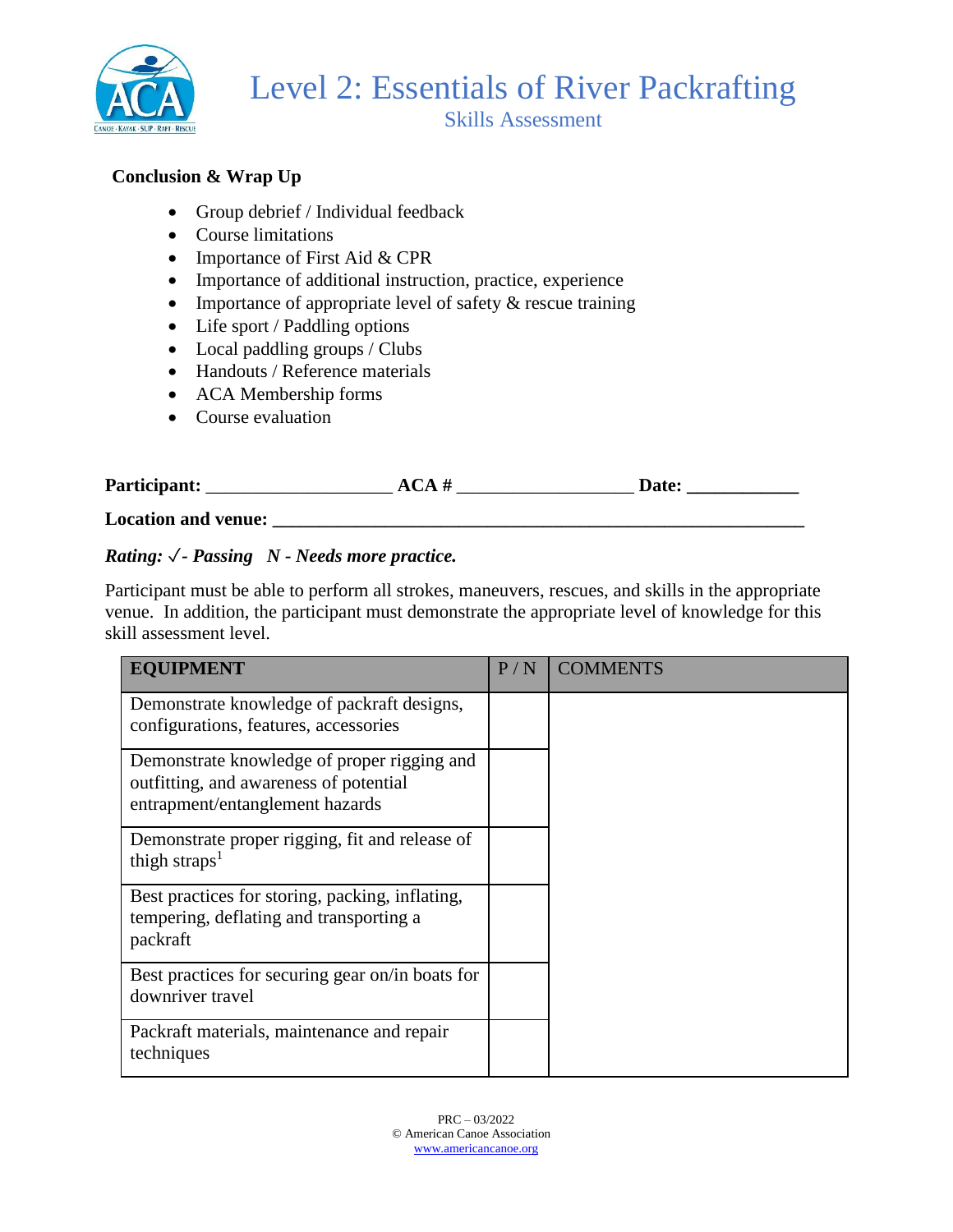

## Level 2: Essentials of River Packrafting

Skills Assessment

Demonstrate an understanding of paddling equipment, including personal protective equipment and additional personal and group equipment

<sup>1</sup>Skills not required for those participants paddling a packraft without thigh straps

| <b>TECHNICAL KNOWLEDGE</b>                                                                                                        | P/N | <b>COMMENTS</b> |
|-----------------------------------------------------------------------------------------------------------------------------------|-----|-----------------|
| Demonstrate water comfort and confidence                                                                                          |     |                 |
| Demonstrate an understanding of river<br>reading and the identification of obstacles (up<br>to Class I rivers)                    |     |                 |
| River running strategies, including group<br>organization, spacing, scouting and portaging                                        |     |                 |
| Safety: understand the dangers of packrafting<br>and how to plan an appropriate course to<br>avoid potential hazardous situations |     |                 |
| Avoid cold water shock, hypothermia and<br>hyperthermia by choosing proper clothing and<br>other safety gear                      |     |                 |
| Demonstrate knowledge of a float plan<br>(components and filing)                                                                  |     |                 |
| Communication and signaling with hand,<br>paddle, whistle (Universal River Signals<br>System)                                     |     |                 |

| <b>SAFETY AND RESCUE</b>                                                                      | P/N | <b>COMMENTS</b> |
|-----------------------------------------------------------------------------------------------|-----|-----------------|
| Demonstrate an understanding of the<br>principles of rescue, including order of<br>priorities |     |                 |
| Model wet exit w/spray skirt in at least two<br>ways: <sup>2</sup>                            |     |                 |
| Utilize the spray skirt grab loop                                                             |     |                 |
| Hands on hull tubes, push boat hard<br>away from body                                         |     |                 |
| Drive knee up through spray skirt                                                             |     |                 |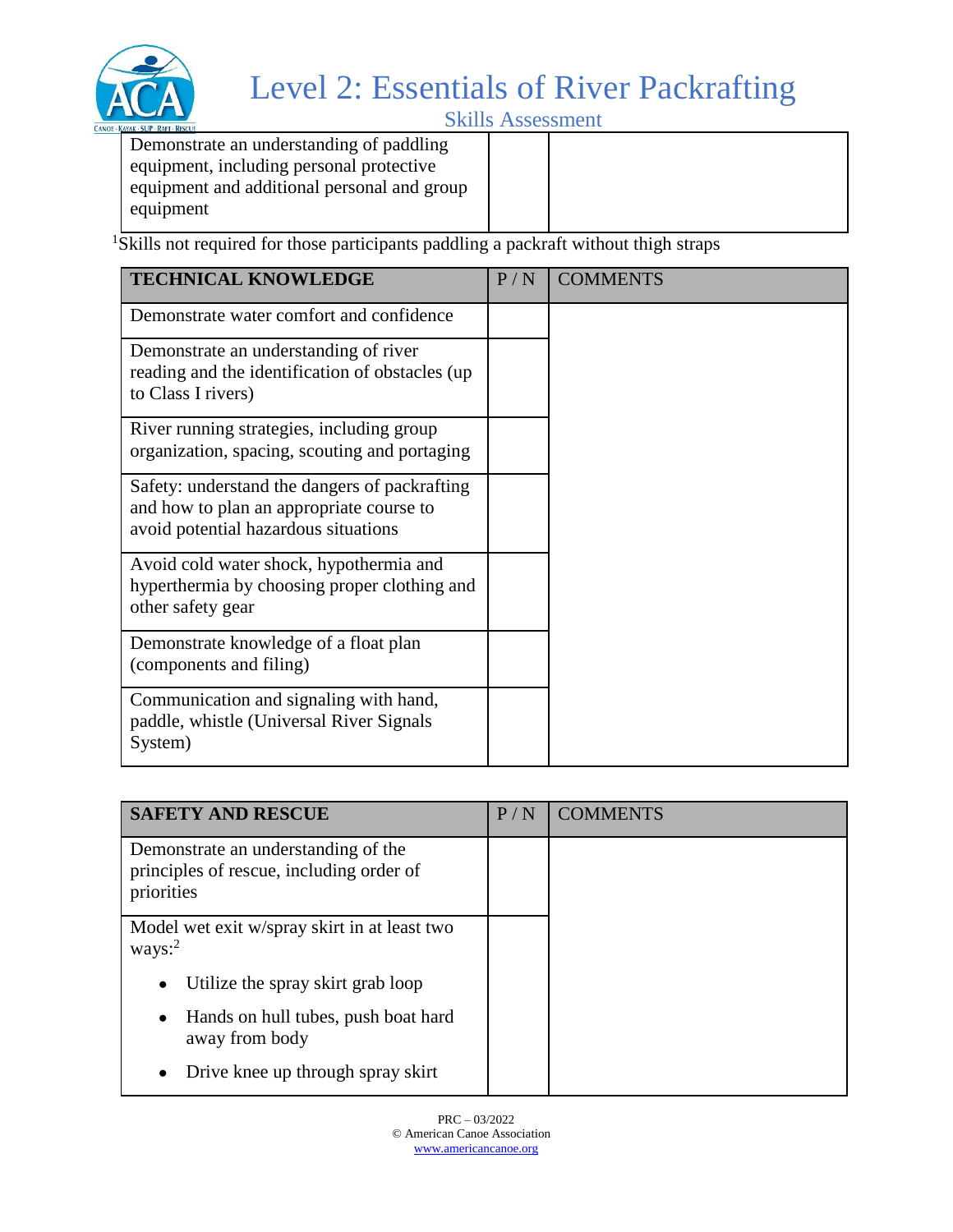

## Level 2: Essentials of River Packrafting

Skills Assessment

| KAYAK - SUP - KAFI - KESCUE                                                                                                                                          |  |
|----------------------------------------------------------------------------------------------------------------------------------------------------------------------|--|
| Rescue self and the packraft using an effective<br>self-rescue technique (e.g., empty packraft<br>and swim self and boat to shore, or perform<br>deep-water reentry) |  |
| Demonstrate assisted deep-water re-entry,                                                                                                                            |  |
| both as victim and as rescuer                                                                                                                                        |  |
|                                                                                                                                                                      |  |
| Bulldoze boat to shore                                                                                                                                               |  |
|                                                                                                                                                                      |  |
| Throw Rope:                                                                                                                                                          |  |
| Rescue rope throw across a 4 foot                                                                                                                                    |  |
|                                                                                                                                                                      |  |
| $(1.2m)$ wide target from 30 feet $(9m)$                                                                                                                             |  |
| Proper rope technique as a swimming                                                                                                                                  |  |
| victim                                                                                                                                                               |  |
| Demonstrate knowledge of one- and two-                                                                                                                               |  |
| person wading techniques, and describe foot                                                                                                                          |  |
|                                                                                                                                                                      |  |
| entrapment considerations                                                                                                                                            |  |
|                                                                                                                                                                      |  |

<sup>2</sup>Skills not required for those participants paddling a packraft without a spray skirt

| <b>STROKES &amp; MANEUVERS</b>                                                     | P/N | <b>COMMENTS</b> |
|------------------------------------------------------------------------------------|-----|-----------------|
| Demonstrate safe and efficient techniques for<br>lifting and carrying the packraft |     |                 |
| Launching: Low dock or bank for entering<br>boat in a safe manner                  |     |                 |
| Efficient forward paddling: 50 yards (45m) in<br>a reasonably straight line        |     |                 |
| Stop the packraft from a good speed, forward<br>and reverse                        |     |                 |
| Reverse: 10-yard (9m) paddle with reasonable<br>control                            |     |                 |
| Rotate 360° on the spot using forward and<br>reverse sweeps                        |     |                 |
| Turning on the move: sweep strokes while<br>underway                               |     |                 |
| Figure of 8: paddle a figure of 8 course using<br>a variety of strokes             |     |                 |
| Landing: Return to dock / shore and exit boat<br>in a safe manner                  |     |                 |